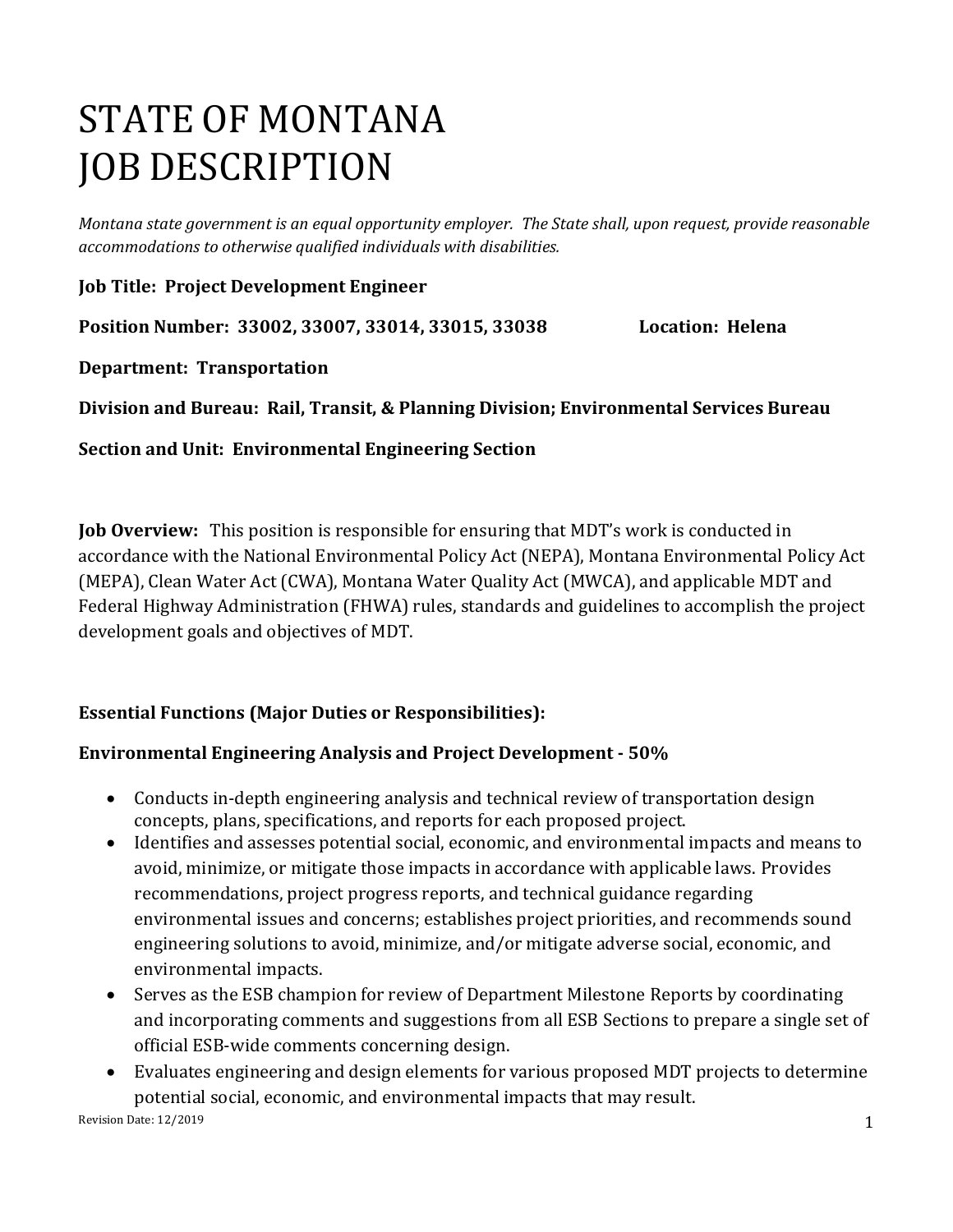- Continually monitors ongoing project development and provides engineering insight to project engineers and consultants to ensure that interrelated technical features present in project design remain within the scope of continually changing environmental issues.
- For projects involving term consultants, the PDE develops bid solicitations and actively administers and monitors consultant agreements and consultant performance by reviewing and editing consultant reports, environmental documents, permit applications, and estimates for compliance with all applicable environmental and engineering standards and specifications, as well as adherence to terms of individual contracts. Monitors project budgets to ensure that all project billing is accounted for, and that project expenditures do not exceed budget allocations.
- Attends and participates in field review, design and plan review meetings with design team.

# **Environmental Documentation and Permit Applications - 35%**

- Develops or directs preparation of appropriate NEPA/MEPA environmental documentation for MDT projects to ensure project compliance in terms of areas such as the Clean Water Act, Clean Air Act, environmental justice, secondary and cumulative impacts, Farmland Protection Policy Act, Section 4(f) of the Transportation Act, Section 6(f) of the Land and Water Conservation Fund Act, and other environmental considerations, as well as approximately forty laws, orders, and rules that may be applicable to each project.
- Secures the appropriate Clean Water Act Section 404 Permits, 401 Certifications, Tribal Water Resource Permits, and other environmental permits necessary for highway construction projects from the appropriate federal, state and tribal agencies. Negotiates permits and their conditions with the applicable agencies and MDT design staff. Evaluates permit conditions to determine the analysis required to fulfill permit application requirements and initiates discussion with individual engineering project managers to document steps taken to minimize or avoid impacts. Prepares appropriate special provisions for inclusion in the contract plans to ensure that contractors are informed of enforceable permit conditions and authorized activities.
- Determines necessity of incorporation of Permanent Erosion and Sediment Control (PESC) features into project plans and provides guidance regarding appropriate PESC features for site-specific conditions. Ensures project designs are in compliance with MS4 requirements, as applicable.
- Communicates with various internal design groups, consultants, and outside agencies to coordinate essential environmental data for use in the development of environmental documents, permits, erosion control plans, etc.
- Actively manages project activities and establishes work priorities utilizing MDT's Engineering Project Schedule system (EPS).
- Revision Date: 12/2019 2 • Participates in Planning and Corridor studies to assess the potentially affected environment, identify potential environmental concerns, ensure appropriate communication with the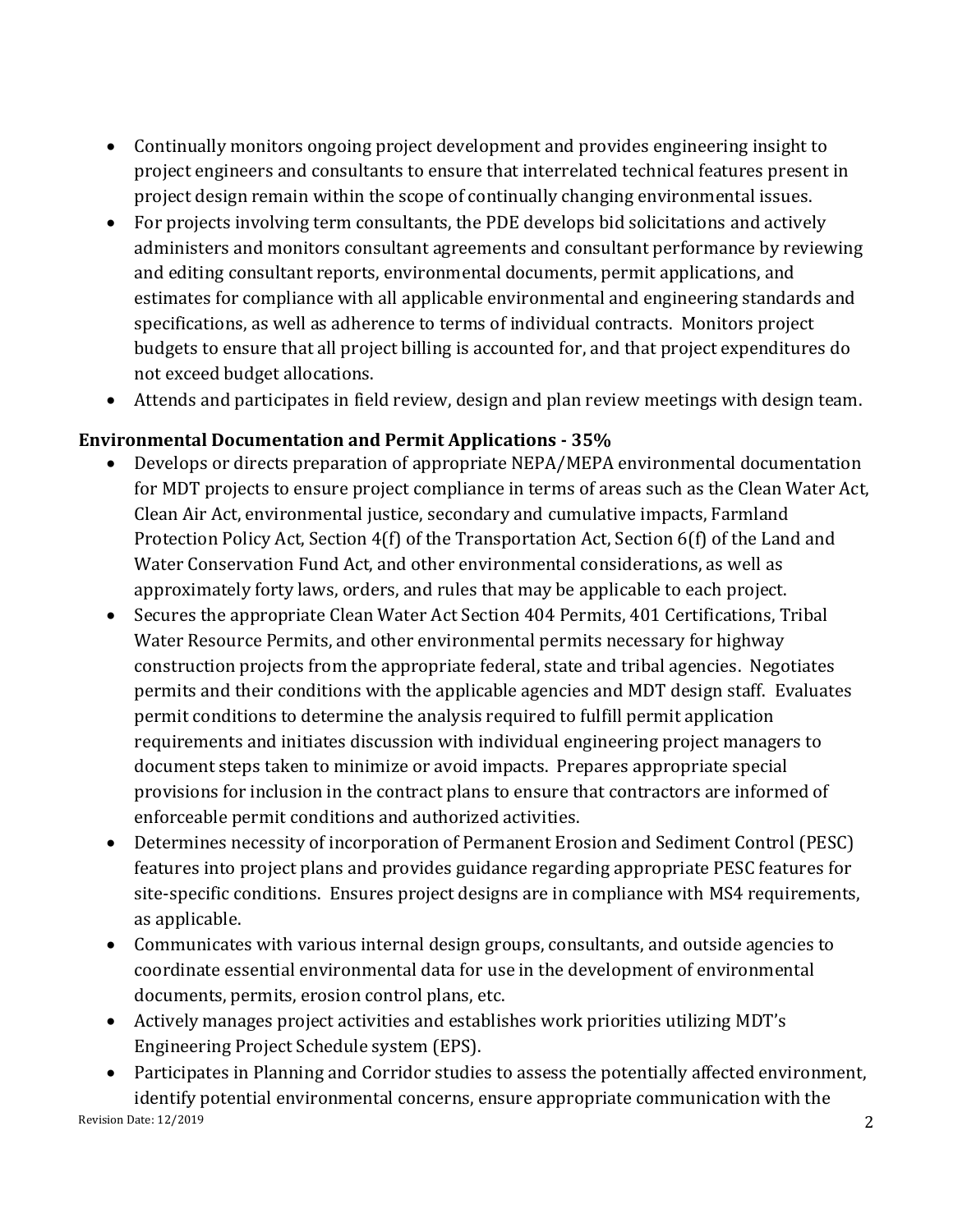public and resource agencies, consider avoidance and minimization efforts, and produce a planning study that can feed directly into the NEPA/MEPA process.

# **Technical Assistance and Training - 10%**

- Through training and independent research, the incumbent maintains a contemporary knowledge of the continuously evolving National, Tribal, and State environmental statutes, regulations, standards, and legal cases and adapts their work efforts and strategies to meet continuously evolving needs associated with environmental compliance.
- Provides technical guidance and support to Department engineers and other units throughout project development and maintenance.
- Advises work units of unusual or unique project conditions, or the potential need for specialized resource analysis.
- Provides information to the public, consultants, and other agencies regarding environmental impacts and concerns, and responds to design-related questions.

#### **Other Duties - 5%**

- This position performs a variety of other professional and technical duties in support of Bureau and Division operations.
- •

#### **Supervision**

The number of employees supervised is: N/A

The position number for each supervised employee is: N/A

#### **Physical and Environmental Demands:**

- Travel throughout the state to project locations.
- Ability to walk over uneven terrain or in water.
- Operating a personal computer for extended periods of time.
- Written and verbal communication.
- Continual walking or standing.
- Operation of motor vehicles.
- Ability to manage, prioritize, and coordinate a large number of tasks simultaneously.
- Ability to manage confrontational situations that may arise.
- Lift and carry items up to 10 pounds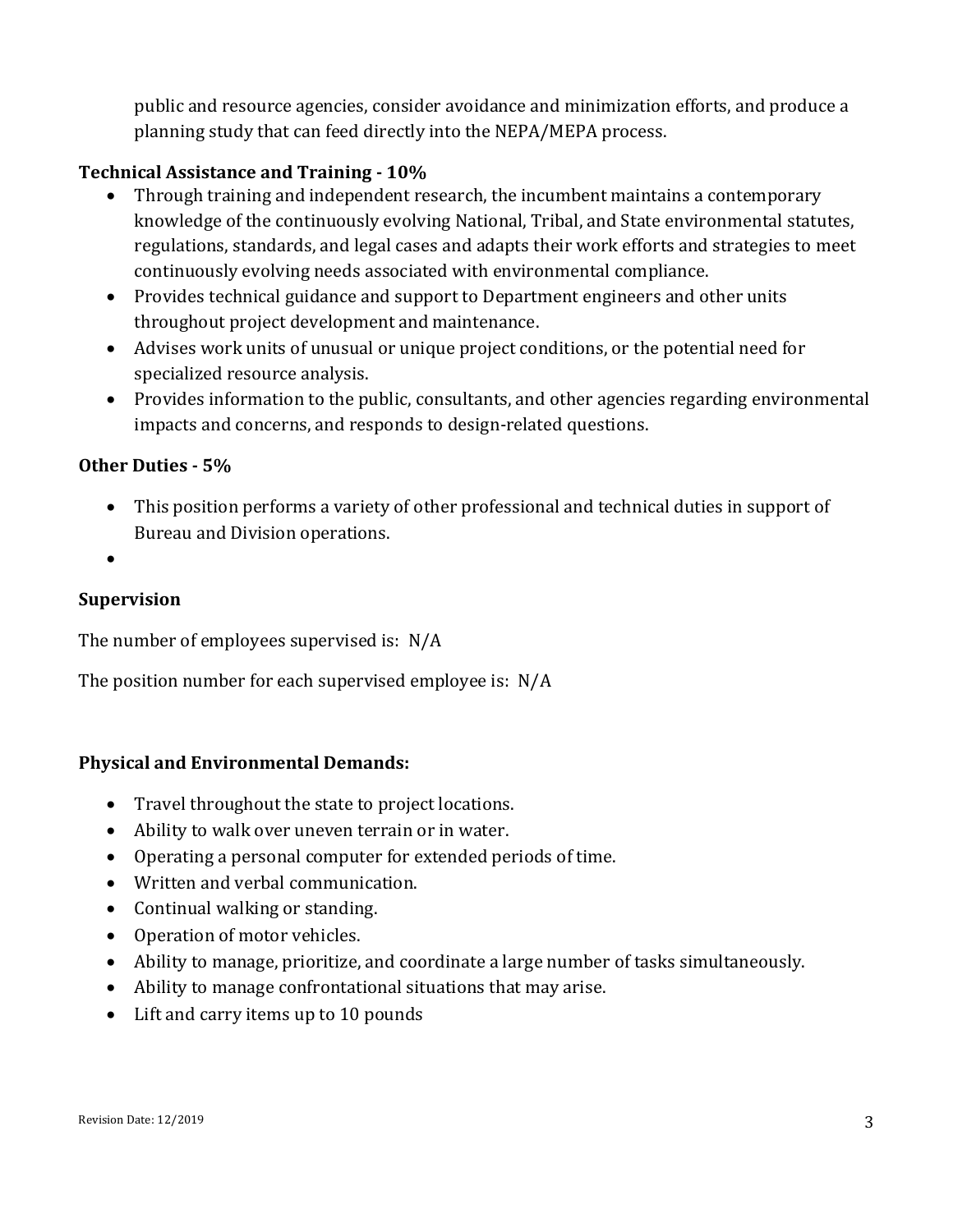# **Knowledge, Skills and Abilities (Behaviors):**

- Extensive knowledge of environmental and civil engineering disciplines as they relate to environmental resource management.
- Knowledge of the methods and practices of highway construction, engineering and design, and related policies, methods, procedures, specifications, and standards and regulations; and contract administration.
- Environmental document development and analysis; erosion and sediment control; applicable state, federal, AASHTO, and FHWA requirements and standards; applicable state, federal, and tribal laws and permit requirements such as USDOT Act Section 4(f), NEPA, MEPA, COE, water acts, and all other applicable environmental requirements, laws, and acts.
- Ability to exercise sound engineering judgment when analyzing and developing solutions to complex environmental engineering problems, including those involving contextually sensitive issues.
- Knowledge of contract management relative to various contracted services, and project administration.
- Ability to communicate effectively in writing and verbally to technical and non-technical audiences.
- Ability to negotiate with others to benefit the project as well as preserving and/or improving long-term relationships.
- Ability to work collaboratively and independently to effectively manage multiple tasks.
- Ability to establish project priorities and organize work while coordinating a large number of projects simultaneously.

# **Minimum Qualifications (Education and Experience):**

The required knowledge and skills are typically acquired through a combination of education and experience equivalent to bachelor's degree in environmental engineering, civil engineering, or a closely related engineering field.

This position requires a minimum of four (4) years of progressively responsible engineering work, preferably in an environmental field. In addition, the incumbent is expected to pursue continuing education and research to maintain a contemporary knowledge of the ever-evolving environmental field including engineering and design practices, technologies, environmental regulation

Certifications, licensure, or other credentials include: A passing score on the Fundamentals of Engineering exam (FE), or certification as an Engineering Intern. A Professional Engineer (PE) license is preferred.

Alternative qualifications: N/A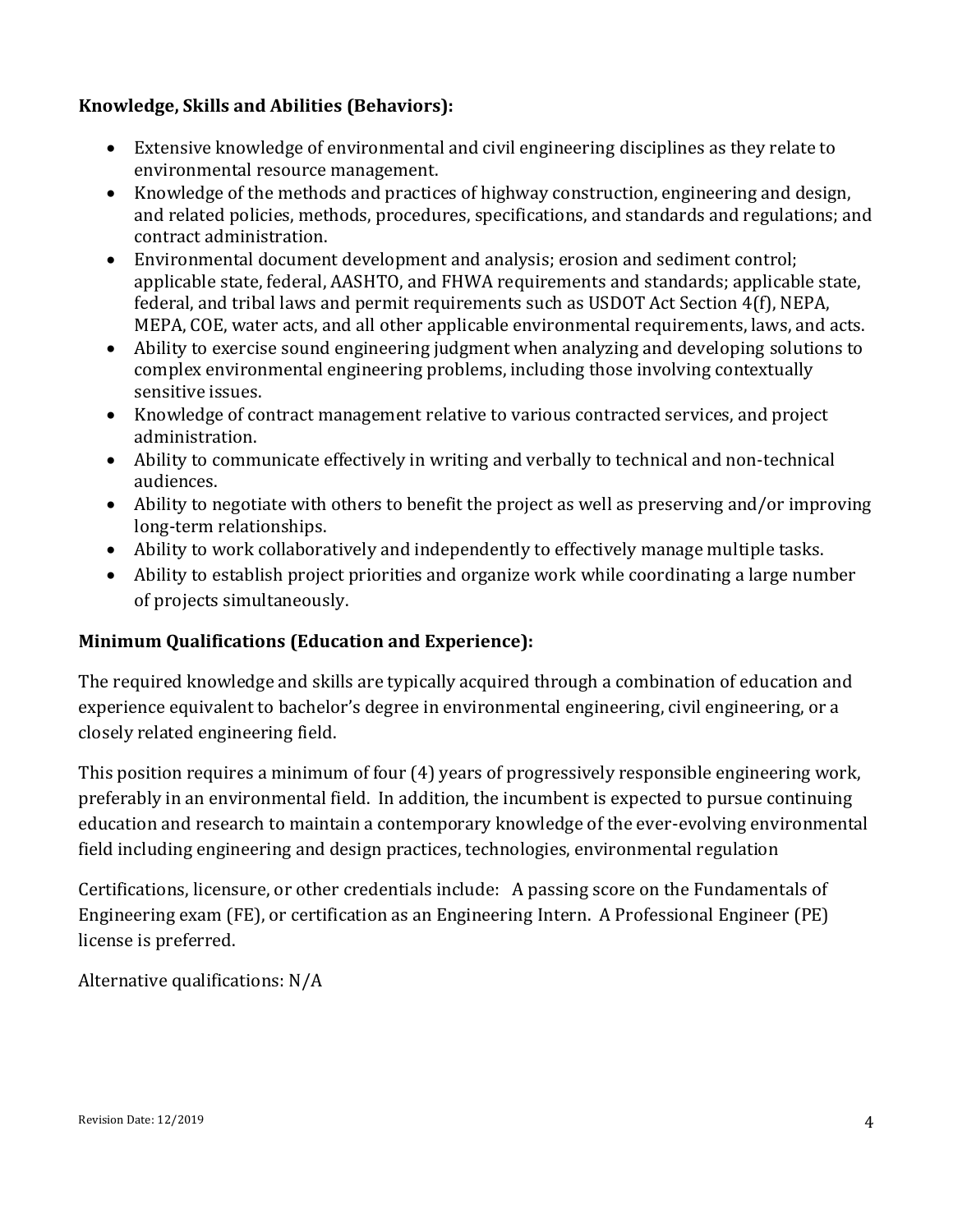# **Special Requirements:**

| List any other special required information for this position                                                                                                                                                 |                              |              |  |                         |  |
|---------------------------------------------------------------------------------------------------------------------------------------------------------------------------------------------------------------|------------------------------|--------------|--|-------------------------|--|
|                                                                                                                                                                                                               | Fingerprint check            |              |  | Valid driver's license  |  |
|                                                                                                                                                                                                               | Background check             |              |  | Other; Describe         |  |
|                                                                                                                                                                                                               | <b>Union Code</b>            |              |  | Safety Responsibilities |  |
| The specific statements shown in each section of this description are not intended to be all inclusive.<br>They represent typical elements and criteria considered necessary to perform the job successfully. |                              |              |  |                         |  |
| <b>Signatures</b>                                                                                                                                                                                             |                              |              |  |                         |  |
| My signature below indicates the statements in the job description are accurate and complete.                                                                                                                 |                              |              |  |                         |  |
|                                                                                                                                                                                                               | <b>Immediate Supervisor</b>  | <b>Title</b> |  | <b>Date</b>             |  |
|                                                                                                                                                                                                               | <b>Administrative Review</b> | <b>Title</b> |  | <b>Date</b>             |  |
| My signature below indicates that I have read this job description.                                                                                                                                           |                              |              |  |                         |  |
|                                                                                                                                                                                                               |                              |              |  |                         |  |
|                                                                                                                                                                                                               | <b>Employee</b>              | <b>Title</b> |  | <b>Date</b>             |  |
|                                                                                                                                                                                                               |                              |              |  |                         |  |